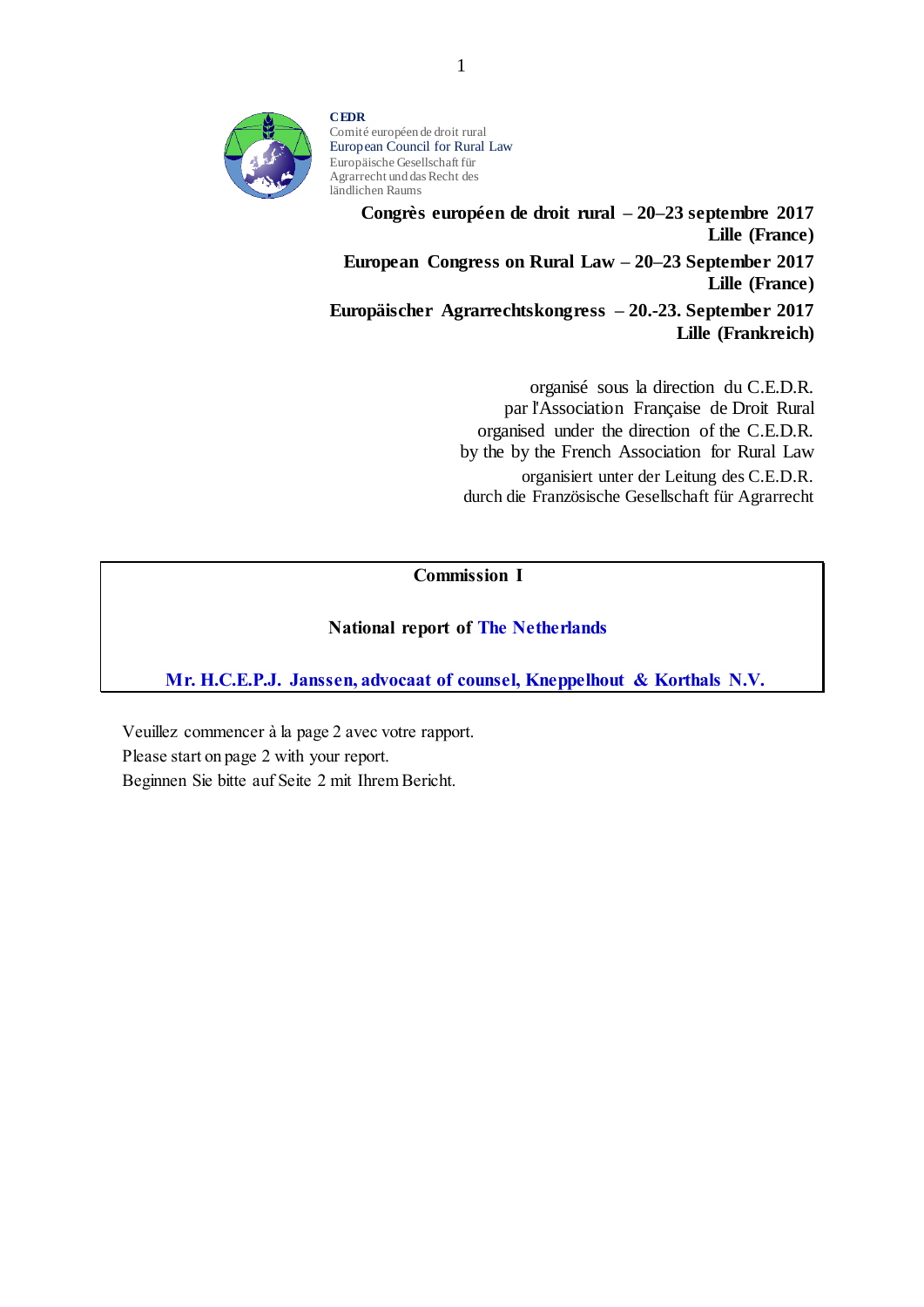**1. National competition law**

### **1.1. Are there in your country general national anti-trust provisions with regard to the prohibition of cartels, the control of abuse of dominant positions and merger control?**

The Dutch general national anti-trust provisions with regard to the prohibition of cartels are contained in the Dutch Competition Act (Mededingingswet). This act entered into force on 1 January 1998.

**Does your country's Constitution contain provisions on privileges for agriculture under anti-trust law? If yes, what is the content of these provisions?**

The Dutch constitution does not contain provisions on privileges for agriculture under anti-trust law.

### **1.2. Is there in your country a specific national anti-trust law for the agricultural sector? If yes, what is the content of these provisions and where are they laid down?**

There is no specific national anti-trust law for the agricultural sector. In his initiative memorandum "A fair sandwich, and the strengthening of the food chain",<sup>1</sup> Kamerlid<sup>2</sup> Geurts called upon the Dutch government in 2014, inter alia, to ensure that producer organisations can make agreements using the agricultural exemption provided for by the CMO-Regulation<sup>3</sup> without fear for possible intervention by the Netherlands Authority for Consumers and Markets (Autoriteit Consument en Markt - ACM) by including it in the Dutch Competition Act. 4 In response to this initiative, the Minister for Economic Affairs made it clear that this was not necessary.<sup>5</sup> After all, the exemption had direct effect. Instead he promised clarity. This clarity was provided for by the manual that was issued by the deputy Minister for Economic Affairs in 2015.<sup>6</sup> The manual explains what opportunities for collaboration recognised producer organisations (PO's), recognised unions of producer organisations (UPOs) and recognised interbranch organisations in the agricultural sector have without violating the competition rules. Unfortunately the manual is rather superficial and contains no new insights.

In 2016 Kamerlid Van Gerven called upon the Dutch government to recognize purchasing power (monopsony) as market power. 7 In his reaction, the Minister for Economic Affairs told the Dutch Lower House that it was not necessary to consider purchasing power as market power. According to the Minister this simply follows from the law.<sup>8</sup>

#### **1.3. Is in your country the application of agricultural anti-trust law entrusted to specific authorities?**

 $\overline{a}$ <sup>1</sup> Parliamentary paper 30004 nr. 2.

<sup>&</sup>lt;sup>2</sup><br>Member of the Dutch House of Representatives (Tweede Kamer).<br> $\frac{3}{2}$ 

 $\frac{3}{4}$  Article 219 Regulation 1308/2013.

When the Dutch Competition Act entered into force, the Netherlands Competition Authority (NMa) was entrusted with the enforcement of this act. On January 1, 2013 the NMa merged with the Independent Post and Telecom Authority (OPTA) and the Consumer Authority (Consumentenautoriteit) into the ACM. For the sake of readability, the NMa and its legal successor ACM are hereinafter collectively referred to as ACM.

<sup>&</sup>lt;sup>5</sup><br>Parliamentary Papers 34004 nr. 3.<br>Perliamentary Papers 28625 nr. 22

Parliamentary Papers 28625 nr. 222. The manual is available via: [https://www.eerstekamer.nl/eu/overig/20150319/handleiding\\_mededingingsrecht\\_voor/document](https://www.eerstekamer.nl/eu/overig/20150319/handleiding_mededingingsrecht_voor/document) [Last] checked on June 7, 2017].

<sup>7</sup> Parliamentary Papers 28973 nr. 174.

<sup>8</sup> Parliamentary Papers 28973 nr. 178.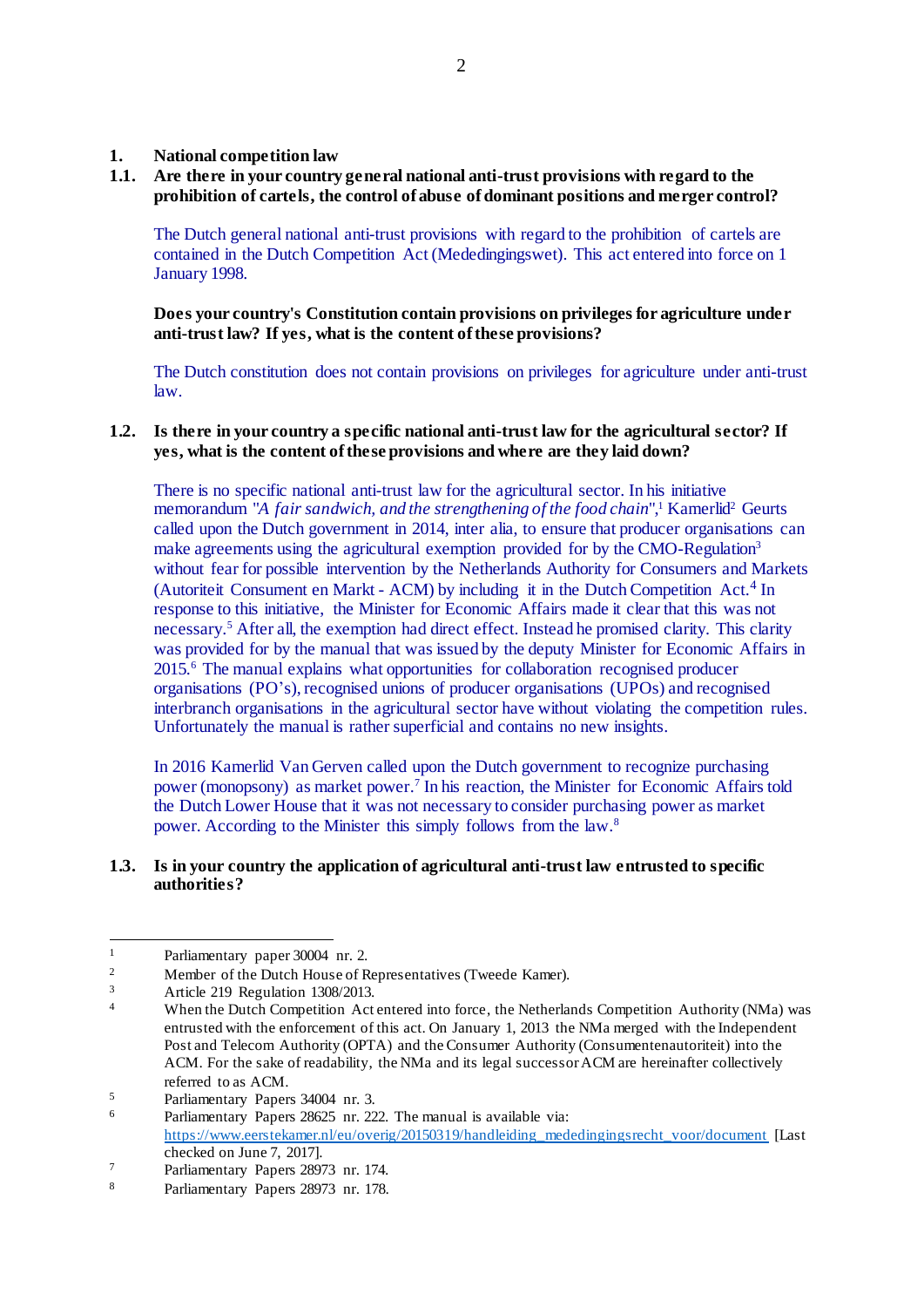As mentioned above, there is no specific national anti-trust law for the agricultural sector. The (general) anti-trust law applicable in the agricultural sector, both European and Dutch, is enforced by the ACM.<sup>9</sup> The ACM is an autonomous administrative authority under Dutch law and is part of the Dutch central government. It is charged with competition oversight, sectorspecific regulation of several sectors, and enforcement of consumer protection laws. <sup>10</sup> The competition oversight of the ACM covers every economic sector in the Netherlands, including the agricultural sector. Appeals against ACM decisions can be lodged with the District court of Rotterdam only. Appeals against judgement of the latter court only can be lodged with the Trade and Industry Appeals Tribunal (College van Beroep voor het bedrijfsleven - CBb).

**1.4. Were there in your country in the last decade particularly important national administrative or judicial procedures underpinning agricultural anti-trust law (prohibition of cartels; control of misuse of dominant positions; merger control)? If yes, what was the content of these procedures and were the decisions taken on the basis of national or Union law?**

#### Antitrust administrative and civil case law

 $(i)$  Bell pepper<sup>11</sup>

The Bell pepper case is a long-term saga. It started with an application for leniency in 2009 and ended with a settlement in 2016.<sup>12</sup> The case concerns the collusion on daily and weekly prices, customer sharing and exchange of sensitive business information between three CMO-recognised producer organisations in the fruit and vegetable sector. The ACM concluded that the producer organisations violated both the Dutch and European prohibition of cartels. This conclusion was upheld before the District Court of Rotterdam.<sup>13</sup>

There are four elements that make this case noteworthy. First of all the three producer organisations used the services of an agricultural consultancy firm to organise their behaviour. This consultancy firm was considered to be part of the cartel in accordance with the Treuhand judgment of the European Court of First Instance.<sup>14</sup> Secondly, two producer organisations argued that they had acted as if they were a union of producer organisations (UPO). <sup>15</sup> Consequently their behaviour would be exempted from the prohibition of cartels. The ACM rejected this argument solely because no CMOrecognised UPO existed. Thirdly the ACM defined the relevant market as the Dutch market for bell peppers in the "*Holland season*". Because of this rather narrow market definition the contested behaviour affected competition appreciably. Finally, when calculating the relevant turnover in the context of the basic amount of the fine, the ACM added the members' turnover to the turnover of the relevant producer organisations. In the course of the procedure, however, the ACM had to adjust the fines due to lack of ability to pay. Towards the end of the procedure every producer member had left the producer organisations that were fined. Consequently their financial resources were exhausted. Nevertheless the ACM argued that the producer organisations could demand a certain contribution from their former members. The lowered fines were ultimately accepted by the producer organisations by way of a settlement, thus ending the procedure.

 $\overline{Q}$ <sup>9</sup> See the ACM English website:  $\frac{h_{\text{t}}}{h_{\text{t}}}\frac{1}{w_{\text{w}}}\frac{1}{w_{\text{a}}}\left[\text{Last checked on June t, 2017}\right]$ .

For the legislation and regulations, as well as powers of the ACM, please check the website: <https://www.acm.nl/en/about-acm/mission-vision-strategy/legislation/> [Last checked on June 6, 2017].

<sup>11</sup>  $\overline{ACM}$  Case 7036 – Paprika, decision May 15 2012.

<sup>&</sup>lt;sup>12</sup> ACM Case 7036 – Paprika, settlement decision June 10 2016.<br><sup>13</sup> District Court of Botterdam July 9 2015 case ROT 13/247 13

<sup>13</sup> District Court of Rotterdam July 9 2015 case ROT 13/247, 13/248, 13/249, 13/250, 13/251, 13/252, 13/5771, 13/5772, 13/5774 (ECLI:NL:RBROT:2015:4885)

<sup>14</sup> CFI July 8 2008 (Treuhand) case T‑99/04 (ECLI:EU:T:2008:256).

<sup>15</sup> See article 125c Regulation 1234/2007, now article 156 paragraph 1 Regulation 1308/2013.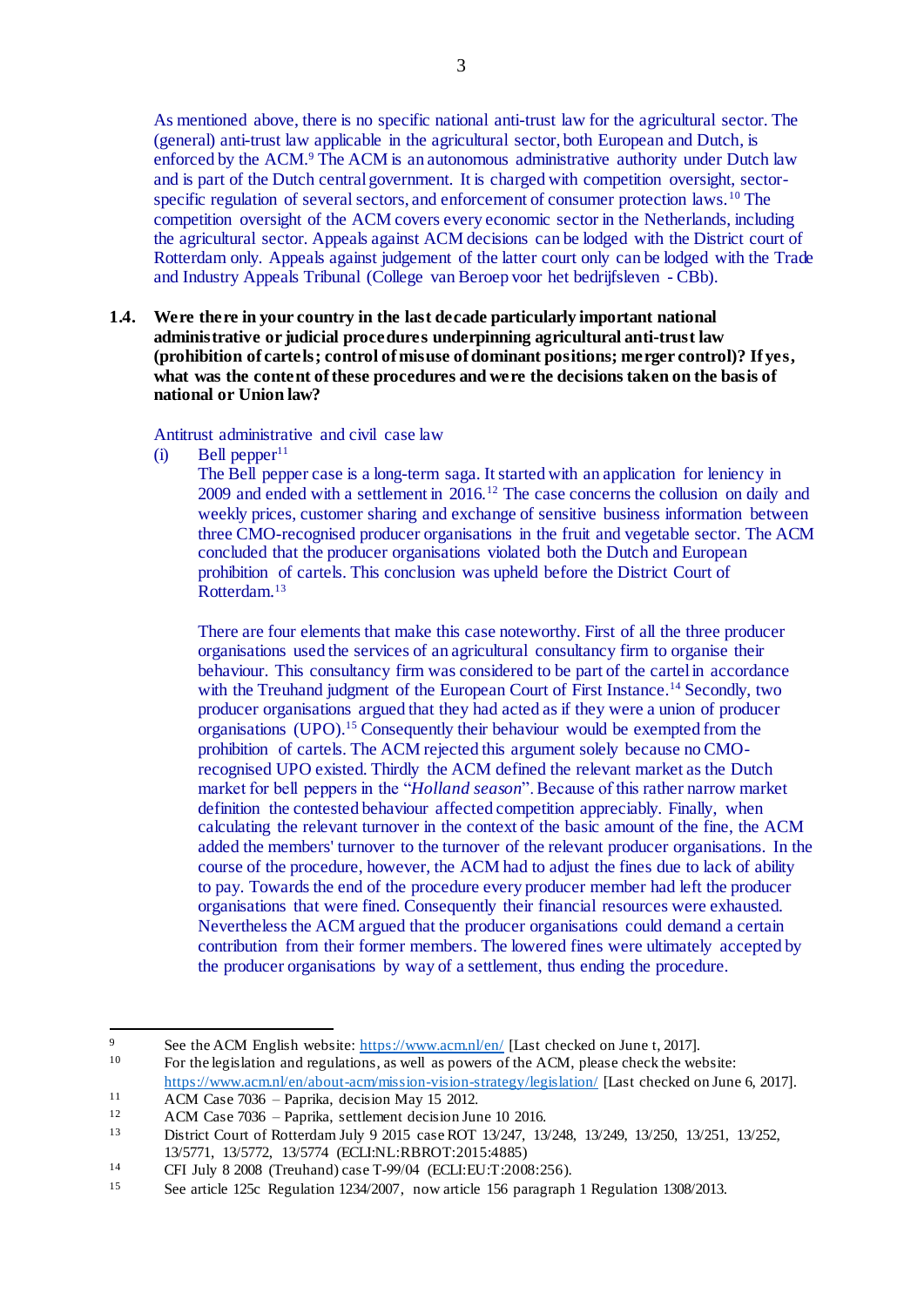#### $(ii)$  Silverskin onions<sup>16</sup>

On the basis of an ex officio examination, the ACM concluded that 5 undertakings that produced, processed and sold silverskin onions violated both the Dutch and European prohibition of cartels by making agreements about the maximum sowing area for silverskin onions. <sup>17</sup> The sown area agreements were initially concluded within the Cooperative Silverskin Growers (The Cooperative). After the Cooperative was dissolved in 2003, the sown area agreements were continued by the former members themselves. In support of the sown area agreements, the undertakings concerned purchased the assets of staggered silverskin onions processors. This would prevent new undertakings from entering the market, which could undermine the sown area agreement. In addition, the undertakings informed each other for several years of the prices they would charge for silverskin onions to their customers.

One of the undertakings took the view that the sown area agreements were exempted from the prohibition of cartels because of the "*agricultural exemption*". This argument was rejected because the conditions for this exemption were not met. The sown area agreements were not necessary to achieve each of the objectives of the common agricultural policy (CAP). The sown area agreements just put one of these objectives at risk, namely the objective of ensuring reasonable prices for delivery to consumers. The undertakings also argued the Cooperative acted as a producer organisation under the CMO rules. Because the Cooperative was not CMO-recognised, this argument was also rejected.

 $(iii)$  Tree nurseries<sup>18</sup>

This case started with an investigation by the Dutch Fiscal Information and Investigation Service (FIOD). In the course of this investigation the FIOD found documents that indicated several tree nurseries violated the prohibition of cartels by - in varying formation – committing bid rigging in a tender for domestic award of contracts. Proof of this violation was handed over to the ACM which then started its own investigation. Eventually the ACM concluded that both the European and Dutch prohibition of cartels had been violated.<sup>19</sup> Later in the procedure, the violation of the European prohibition of cartels was dropped. However based on Regulation 1/2003, the District Court of Rotterdam applied the European prohibition of cartels ex officio.<sup>20</sup> In the appeal brought by two undertakings, the CBb rejected this ex officio application because there was found to be an absence of trade between the EU member states. The ACM had concluded that the individual tenders constituted the relevant markets. This conclusion was rejected. In case of a long-term infringement, the entire market must be considered. Although the ACM had not defined this market, the CBb defined the relevant market itself based on the information contained in the file. Then it concluded that the market share of the undertakings concerned exceeded the national de minimis threshold.<sup>21</sup> With respect to one undertaking, the contested judgment was confirmed although with an increased fine. In respect of the other undertaking, the contested judgement was annulled in so far as a fine was imposed.

 $\overline{a}$ 

<sup>16</sup> CBb March 24 2016 Case 14/251 14/252 14/253 (ECLI:NL:CBB:2016:56). More or less comparable is the First year onion sets case: CBb October 6 2016 Case 15/157, 15/158, 15/160, 15/161 (ECLI:NL:CBB:2016:272).

<sup>&</sup>lt;sup>17</sup> ACM Case 6964 – Silverskin onions, decision May 25 2012.<br><sup>18</sup> CPb April 10, 2014 Case AWB 10/828, AWB 10/820

<sup>18</sup> CBb April 10 2014 Case AWB 10/828 AWB 10/829

<sup>(</sup>ECLI:NL:CBB:2014:118).

<sup>&</sup>lt;sup>19</sup> ACM case 5211 – Boomkwekerijen, decision November 13 2007.<br><sup>20</sup> District Court of Bottordam January 7 2010, case AWB 00/1868.

<sup>20</sup> District Court of Rotterdam January 7 2010 case AWB 09/1868 MEDED-T1 AWB 09/1924 MEDED-T1 (ECLI:NL:RBROT:2010:BM9911).

<sup>21</sup> Article 7 Dutch Competition act.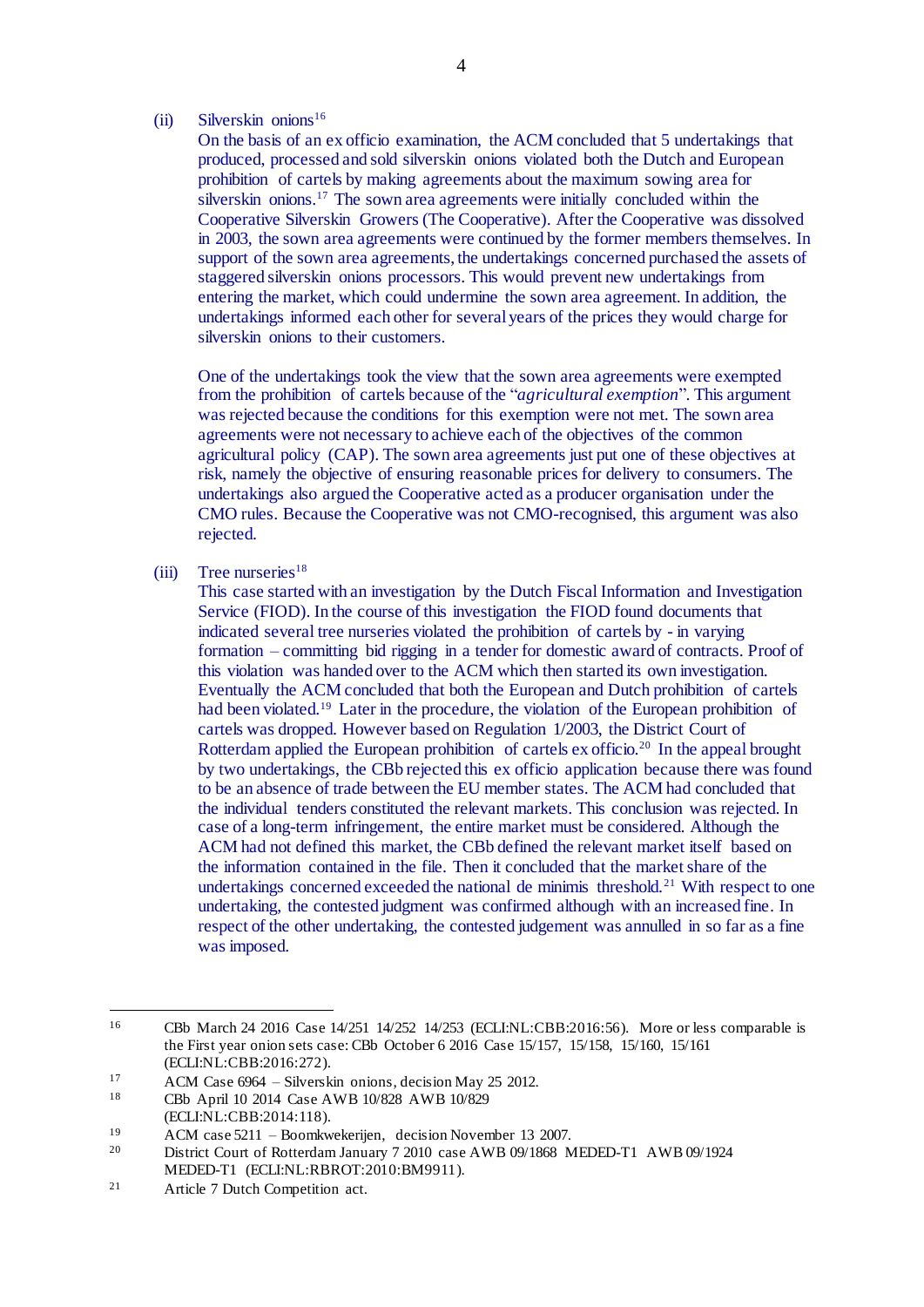#### (iv) The Greenery / Oussoren<sup>22</sup>

This civil case relates to a rather complicated subsidy structure. The Greenery, a subsidiary of a the largest CMO-recognised producer organisation in the fruit and vegetable sector Coforta, had requested CMO subsidy for an investment to be placed on the premises of Coforta member Oussoren. Even though tomato producer Oussoren paid part of the investment, The Greenery remained the full owner. After a number of years, Oussoren was given the opportunity to take over the investment. In return, Oussoren was obliged to continue to sell its entire tomato produce through The Greenery for a number of years to come. Before the end of this contractual period, Oussoren terminated its membership and refused to sell its produce through The Greenery any longer. In the following legal suit, the question arose as to whether the contractual obligation to sell the entire produce through The Greenery was in breach of the Dutch prohibition of cartels. On the basis of a very broad market definition (a European market for glass house vegetables), the Court of Appeal in The Hague concluded that competition was not appreciably affected by the aforementioned contractual obligation. Hence the Dutch prohibition of cartels was not violated.

### **Comments**

The case law mentioned above shows that especially in the fruit and vegetable sector it can be difficult to define the relevant market. In the bell pepper case the ACM came to a very narrow market definition: a Dutch market for bell peppers in the so-called "*Holland season*". It can be disputed whether this is a correct market definition given the fact that the vast majority of the Dutch fruit and vegetable production is being exported. Moreover, trade in fruit and vegetables is highly competitive and international.<sup>23</sup> This interpretation is supported by the judgment in The Greenery / Oussoren case. Further support can be found in a manual published by our Flemish neighbours' Department of agriculture and fisheries on January 17 2017. In this manual it is assumed that there is a European fruit and vegetable market. For some products the market is even worldwide.<sup>24</sup> Food for thought!

Merger case law<sup>25</sup>

- (i) Bloemenveiling Aalsmeer / FloraHolland<sup>26</sup>
	- The merging parties were the two remaining flower auction houses in the Netherlands. Both auction houses offered producers and wholesalers a marketplace in which to trade ornamental horticultural products. The merger was approved in the second phase. The ACM conducted market research among around 1,500 producers and 500 buyers of ornamental plant products (wholesalers and florists).<sup>27</sup> On basis of this research, the ACM concluded that the relevant geographic market for the marketing of ornamental plant

<sup>22</sup> <sup>22</sup> Court of Appeal The Hague May 29 2012 Case 338554/HA ZA 09-1786. This judgment is also noteworthy because of the CMO aspect. These aspects are left out in this national report. (ECLI:NL:GHSGR:2012:BX8559)

<sup>23</sup> See: [http://www.agf.nl/artikel/135214/Nederlandse-groenten-en-fruithandel-boekt-import-en](http://www.agf.nl/artikel/135214/Nederlandse-groenten-en-fruithandel-boekt-import-en-)exportrecords-in-2015. [Last checked June 13 2017]

<sup>24</sup> Vlaams Departement Landbouw en Visserij in 'Mededinging' en de gemeenschappelijke marktordening (GMO) pag. 53. Available at: http://lv.vlaanderen.be/sites/default/files/attachments/gr\_201609\_publicatie\_mededinging\_digi.pdf. [Last checked on June 13 2017]

<sup>&</sup>lt;sup>25</sup> The Friesland Foods / Campina merger, concerning the two largest dairy cooperatives in the Netherlands, was notified to and cleared by the European Commission: Case No COMP/M.5046.

<sup>26</sup> ACM Case 5901 – Bloemenveiling Aalsmeer – FloraHolland, Decision of August 21, 2007. More on this merger: P. Ingenbleek a.o. in "*The Flora Holland Flower Auctions - A Dutch Merger in the Face of Globalization*", Wageningen University, August 22 2007. Available at: [http://docslide.net/documents/flora-holland-2007.html#.](http://docslide.net/documents/flora-holland-2007.html) [last checked June 12 2017]

<sup>27</sup> The results are available at: [https://www.acm.nl/nl/publicaties/publicatie/2006/Bloemenveiling-Aals meer--FloraHolland/.](https://www.acm.nl/nl/publicaties/publicatie/2006/Bloemenveiling-Aalsmeer--FloraHolland/) [Last checked June 12 2017]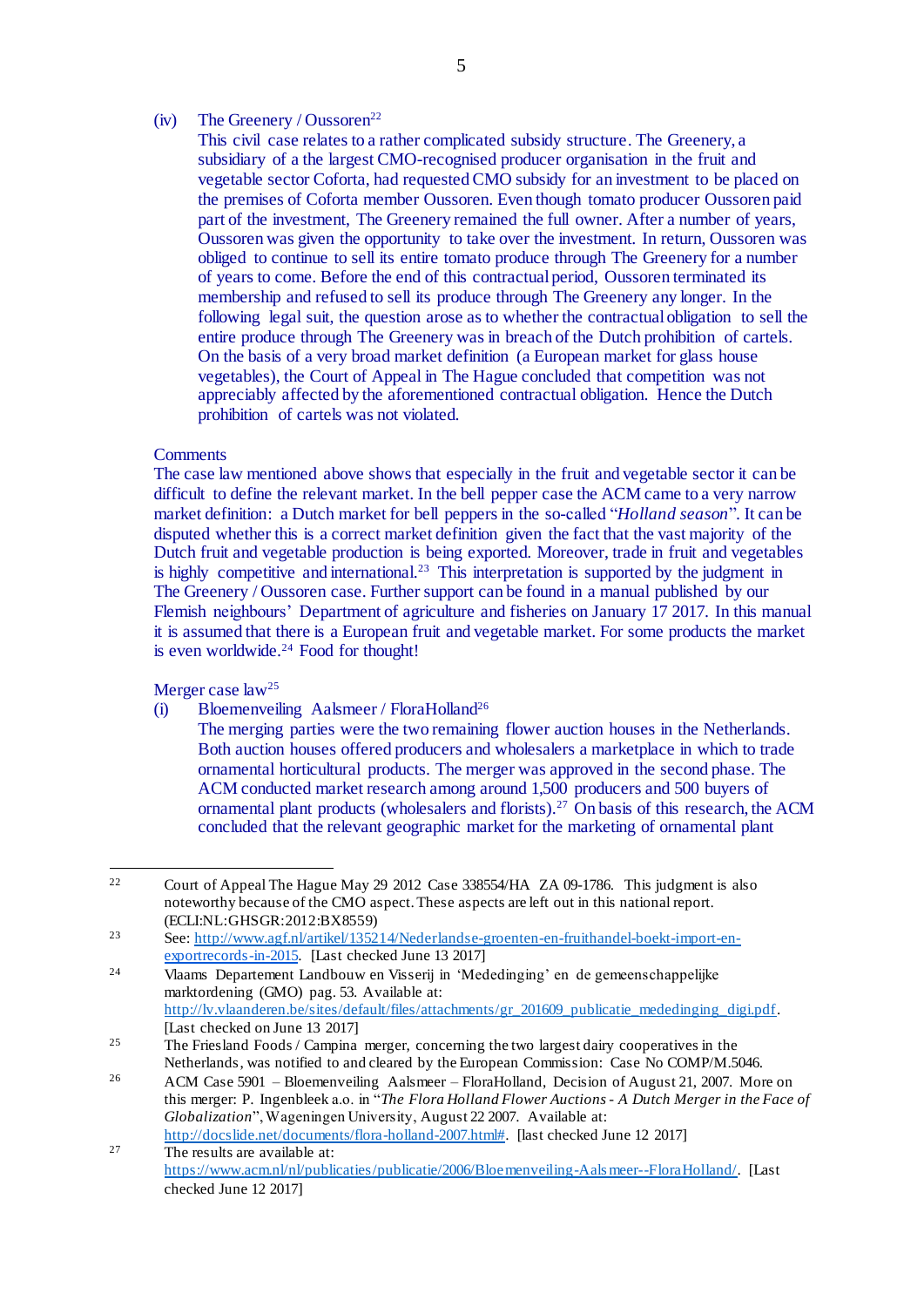products included at least the European Union. In case of a structural price increase by the merged entity, customers would divert to alternative channels. As a result, the merged entity would be sufficiently constrained post-merger. The proposed merger was cleared under Dutch merger control.

(ii)  $Tradition - WestVeg - Unistar - Brassica-Group<sup>28</sup>$ 

This case concerned the merger between four CMO-recognised producer organisations in the fruit and vegetables sector. The idea was that Unistar and Brassica-Group would merge into the Unistar / Brassica-Group. This new entity would then merge with Tradition and WestVeg. The ACM only assessed the latter merger as this transaction exceeded the turnover thresholds for Dutch merger control. The ACM did not decide whether there was a separate Dutch market for glass house vegetables or that the market should be broken down into separate products. In all cases, the market share of the new entity would remain below 20% - 30%. Consequently the ACM cleared the merger.

(iii) Van Drie / Alpuro<sup>29</sup>

The ACM approved the acquisition of Dutch veal producer Alpuro Holding by its Dutch rival producer Van Drie Holding. The ACM came to the conclusion that it was unlikely that Van Drie's acquisition of Alpuro would have adverse effects on retail veal prices. This conclusion was based on the assessment that Van Drie and Alpuro would have limited market shares on the European market. Furthermore foreign slaughterhouses depended on Dutch fattened new born calves to only a very small degree. The proposed merger was cleared under Dutch merger control, a decision which was eventually upheld in appeal before the District Court of Rotterdam.<sup>30</sup>

#### **Comments**

Most of the mergers in the agricultural sector notified to the ACM in the last decade were cleared by the ACM with a shortened decision. The three decisions discussed above are the exception. In two of the substantive decisions, the ACM came to a very broad demarcation of the relevant geographic market. It is mainly thanks to this broad market definition that the concentrations were cleared. This is especially notable with regard to the Van Drie / Alpuro merger, a case in which there were severalindications that the transaction may raise concerns. Ultimately, the Bundeskartellamt (the German Federal Cartel Office) cleared the merger subject to suspensive conditions.<sup>31</sup>

#### General informal opinions

 $(i)$  Kompany<sup>32</sup>

This case concerned the intended establishment of the first UPO in the Netherlands by three CMO-recognised producer organisations in the fruit and vegetable sector. The ACM was asked whether Kompany's proposed modus operandi would be compatible with competition law. The producer organisations wished to know whether they could jointly sell the produce of their members within the scope of the UPO without violating the prohibition of cartels. 33

The ACM assessed that the European prohibition of cartels was applicable to agreements, decisions of associations of undertakings and concerted practices relating to the

<sup>28</sup> <sup>28</sup> ACM Case 6797 – Tradition – WestVeg – Unistar – Brassica-Group decision November 19 2009.<br><sup>29</sup> ACM Case 6895 – Van Drie (Alpura decision May 4 2010.

<sup>29</sup> ACM Case 6895 – Van Drie / Alpura, decision May 4 2010.

<sup>30</sup> District Court of Rotterdam Cases AWB 10/2367 and AWB 10/2369

<sup>(</sup>ECLI:NL:RBROT:2012:BX1507), judgment July 19, 2012.

<sup>&</sup>lt;sup>31</sup> See the press release by the Bundeskartellamt of December 29 2010: [http://www.bundeskartellamt.de/SharedDocs/Meldung/EN/Pressemitteilungen/2010/29\\_12\\_2010\\_Kalbf](http://www.bundeskartellamt.de/SharedDocs/Meldung/EN/Pressemitteilungen/2010/29_12_2010_Kalbfleisch.html?nn=3591568) [leisch.html?nn=3591568.](http://www.bundeskartellamt.de/SharedDocs/Meldung/EN/Pressemitteilungen/2010/29_12_2010_Kalbfleisch.html?nn=3591568) [Last checked June 12 2017]

<sup>32</sup> ACM Case 6672 – Kompany, Informal opinion May 20, 2009.

<sup>33</sup> In fact, this is the question that the ECJ must answer in the French endive cartel (case C-671/15).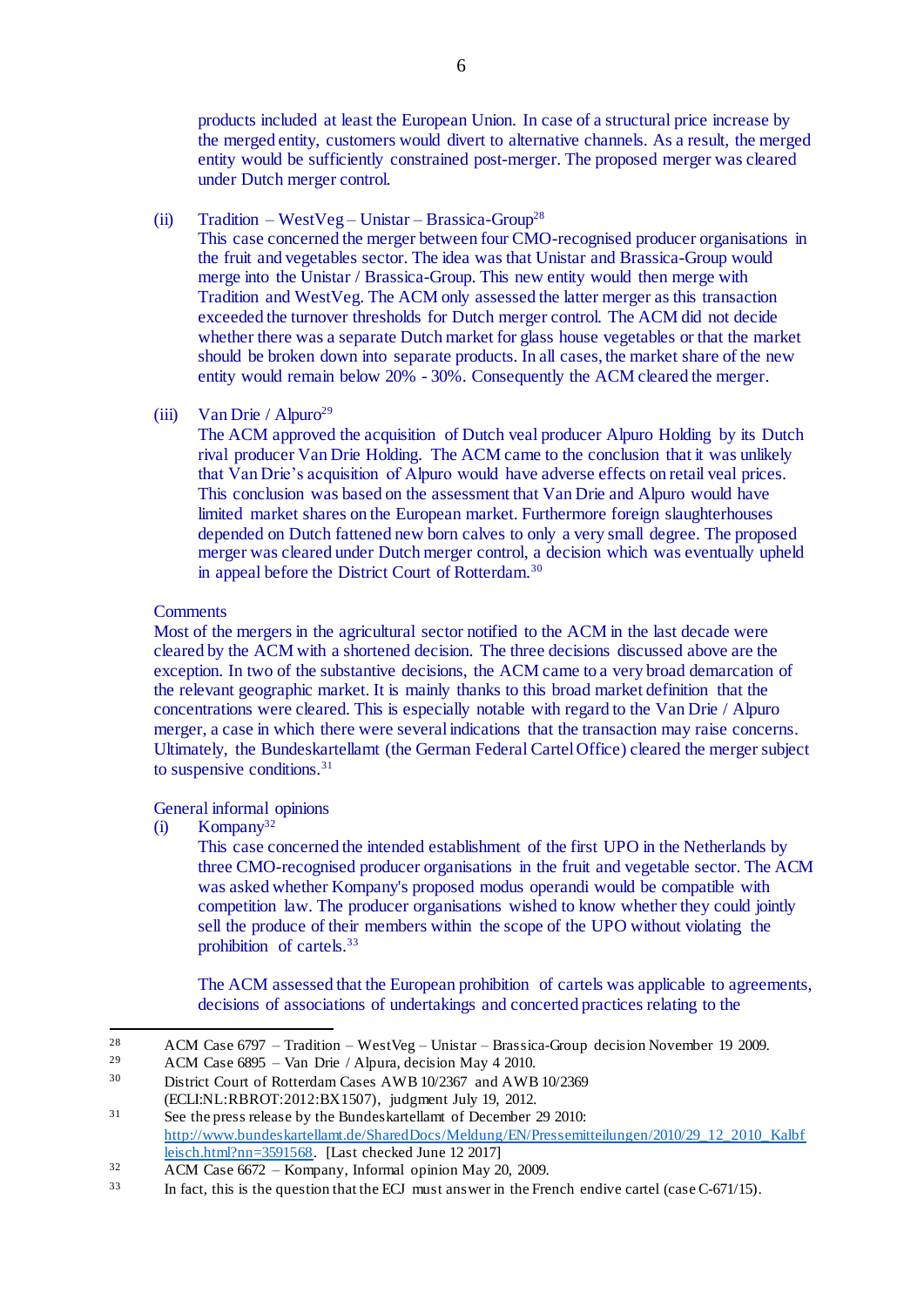production of and trade in fruit and vegetables. Because the CMO Regulation contained an exception to the European prohibition of cartels,<sup>34</sup> the ACM checked the proposed modus operandi against this exception. It concluded that the conditions were not met. According to the ACM, the question whether the members' products could still be sold jointly without violating the prohibition of cartels should be answered by the European Commission. Consequently, the ACM refused to answer the submitted question.

In spite of this, Kompany was nevertheless established and recognised as an UPO.<sup>35</sup> In the meantime Kompany has been merged with two of its founders. This merger was notified to and cleared by the ACM under Dutch concentration control.<sup>36</sup> Following completion of this merger Kompany is most likely no longer a recognised UPO, but a recognised producer organisation.

 $(ii)$  Fres $O^{37}$ 

81 members of Coforta, wanted to join FresQ with effect from January 1 2012. FresQ, at that time also a CMO-recognised producer organisation, asked the ACM whether this constituted a concentration within the meaning of Dutch merger control.<sup>38</sup>

The ACM concluded that the accession of the 81 Coforta members did not constitute a concentration. According to the ACM, producers and the producer organisation of which they are members do not form a single economic entity. The producers where considered to be independent undertakings. The fact that they sold their produce or a significant part of it through their producer organisation did not alter this. The membership of a producer organisation was qualified by the ACM as a form of cooperation between independent undertakings. Such collaboration is not subject to Dutch concentration control. It is subject to review under the Dutch prohibition of cartels.

(iii) Van Nature & Best of Four<sup>39</sup>

Van Nature and Best of Four were two CMO-recognised producer organisations in the fruit and vegetable sector. They wished to confirm whether they had to notify their proposed merger with the ACM. The duty to notify would be triggered if the turnover of their members had to be added to their own turnover (in which case, the relevant turnover thresholds $40$  would be exceeded).

According to the ACM, the characteristic of the producer organisations at hand was the bundling of their members' produce. This bundling through the producer organisations allowed the total produce of their members to appear on the sales market through one supplier. The bundled produce was thus the object of the commercial policy and the market behaviour of one single economic entity. The ACM's position was that the assessment of the turnover thresholds should be based on turnover data showing the actual economic size of an undertaking as far as possible. In the case at hand, it called for both producer organisations to take into account the total product sales. Consequently the turnover of their members had to be added to the turnover realised by the producer

 $\overline{a}$ <sup>34</sup> See article 176 Regulation 1234/2007, now article 209 Regulation 1308/2013.<br><sup>35</sup> Productschen Tujphouw Case 00/0346BAW/see Erkonning Kompany, Doci

<sup>35</sup> Productschap Tuinbouw Case 09/0346BAW/sec – Erkenning Kompany, Decision June 19, 2009 (not published).

 $\frac{36}{4}$  ACM case 13.0556.22 – Kompany – Komosa – Sunquality, Decision August 23, 2013.

<sup>37</sup> ACM case 7285 – FresQ, Informal opinion Oktober 31, 2011. The informal opinion was anonymized. However, based on reports in the agricultural press it can be deduced that the informal opinion relates to Fres<sub>O</sub>.

<sup>38</sup> See article 27 Dutch competition act.

<sup>&</sup>lt;sup>39</sup> ACM case 7310 - Van Nature & Best of Four, informal opinion February 3, 2012. The informal opinion was anonymized. However, based on the case number it can be deduced that the informal opinion relates to proposed merger between Van Nature & Best of Four. See footnote 41.

<sup>40</sup> See: article 29 Dutch competition act.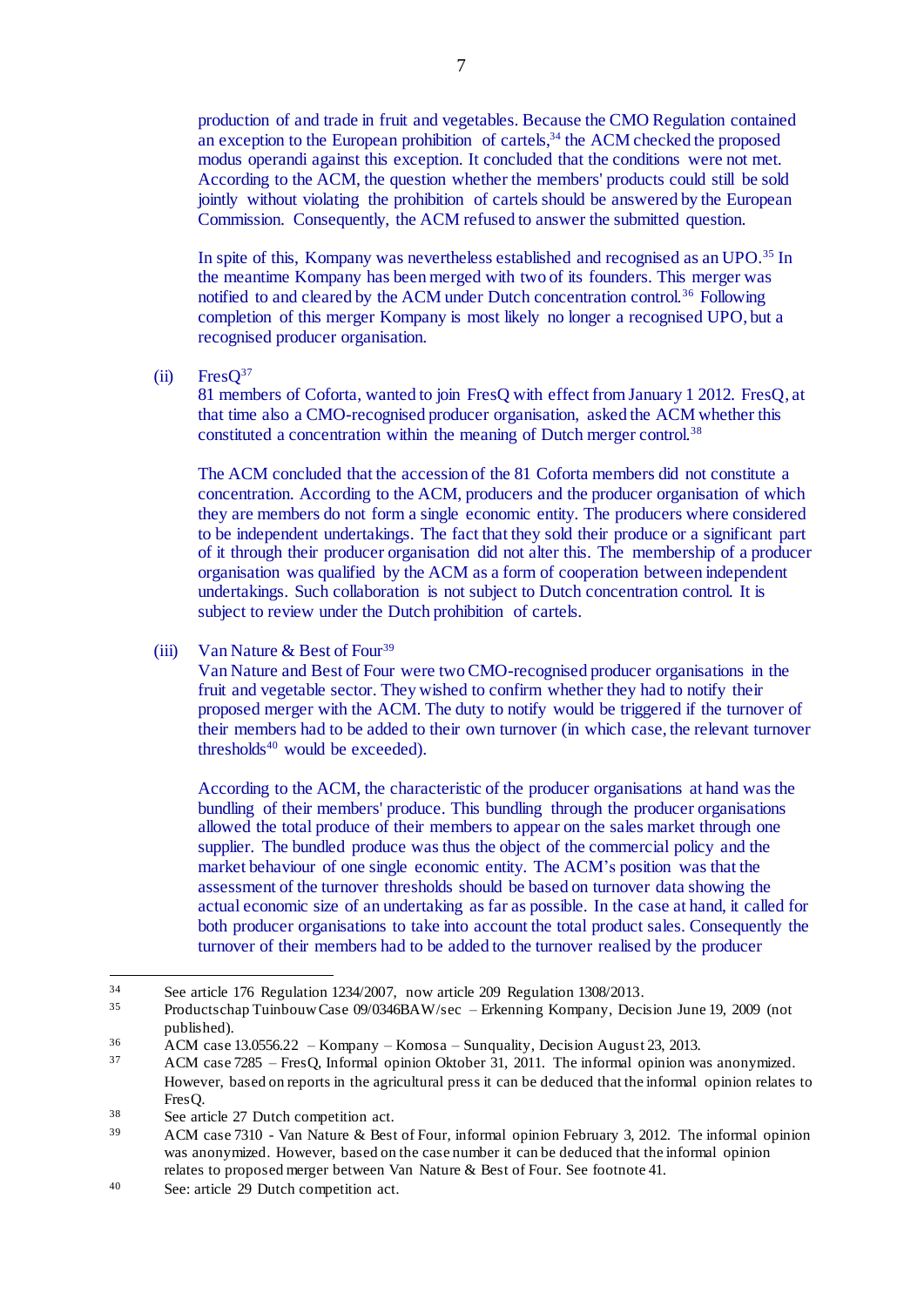organisations themselves. Eventually the proposed merger was notified to and cleared by the ACM.<sup>41</sup>

#### **Comments**

Of the four discussed informal opinions, three concerned the concept of the single economic entity. There are notable differences in approach in the FresQ case as compared with the Van Nature & Best of Four case. FresQ, Versdirect.nl, and Best Growers Benelux were each CMOrecognised producer organisations. The obvious question is why the ACM assessed the FresQ case differently from the Versdirect.nl and Best Growers Benelux case. Most probably this had to do with the fact that FresQ was not in control of sales of its members produce. The core activity of a CMO-recognised producer organisation in the fruit and vegetable sector is the planning of the production of its members, the bundling of supply and the sale of the products in accordance with the CMO rules.<sup>42</sup> According to the judgement in France vs European Commission, a CMO-recognised producer organisation can only perform this core activity if "*une partie significative de la production des membres est vendue par l'intermédiaire de l'organisation de producteurs*".<sup>43</sup> By "*sale*", it is then meant that the producer organisation must sell the produce, select the sales channel and, unless the sale is executed through an auction, negotiate with customers on quantities and prices. This regulation is now codified in article 26, paragraph 1, Regulation 543/2011. According to the judgement in The Netherlands vs Commission,<sup>44</sup> FresQ was not to be regarded as being in control of sales. Its members were, in violation of the CMO rules, allowed to sell their own produce. Recently, the CBb confirmed this conclusion in its judgement of April 25 2017.<sup>45</sup> Accordingly, in the informal opinion of October 31, 2011, the ACM rightly held that the FresQ producer members were "*independent undertakings*".<sup>46</sup> Van Nature & Best of Four on the other hand abided by the CMO rules. Consequently if the producer organisation is in control of sales, the producers together with the producer organisation of whom they are member form an single economic entity. The behaviour within this single economic entity is not subject to the prohibition of cartels.

#### Sustainability

 $\overline{a}$ 

 $(i)$  Animal husbandry antibiotic resistance covenant<sup>47</sup>

Stakeholders in the pigs, calves, broilers and cattle sectors (dairy cattle and meat cattle) had concluded the Animal husbandry antibiotic resistance Covenant on December 3 2008. Under this covenant it was agreed that farmers would enter into a bilateral contractual relationship with a recognised veterinarian. This aimed at counteracting antibiotic resistance. In the dairy sector, dairy processing companies adapted their quality systems to the covenant and imposed the agreements from the covenant on all their client cattle farmers. Two veterinarians lodged a complaint with the ACM.

The ACM had to assess whether there was a restriction of competition in two markets, (i) the veterinary services market by veterinarians to livestock farmers, and (ii) the market for product delivery by livestock farmers to the manufacturing industry. The ACM concluded that there was no violation of either the national or European cartel prohibitions. According to the ACM, competition was not appreciably affected.

<sup>41</sup> ACM case 7310 - Van Nature & Best of Four, decision February 27, 2012.<br>See article 26 paragraph 1 Requisition 543/2011

<sup>&</sup>lt;sup>42</sup> See article 26 paragraph 1 Regulation 543/2011.<br><sup>43</sup> ECL Soptember <sup>20</sup> 2000 (France vs European C

<sup>43</sup> ECJ September 30 2009 (France vs European Commission) case T-432/07, ECLI:EU:T:2009:373, decision ground 54.

<sup>44</sup> ECJ November 6 2014 (Netherlands vs European Commission) case C-610/13, ECLI: EU:C:2014:2349.

<sup>45</sup> CBb Case 15/7 7850 (ECLI:NL:CBB:2017:123), FresQ / Deputy Minister for Economic Affairs, judgment April 25 2017.

<sup>&</sup>lt;sup>46</sup> Note that this interpretation is upheld by the Advocate General in the French endive cartel case (case C-671/15).

<sup>47</sup> ACM case 13.0256.53 – Veterinarians, Decision on objection December 18, 2014.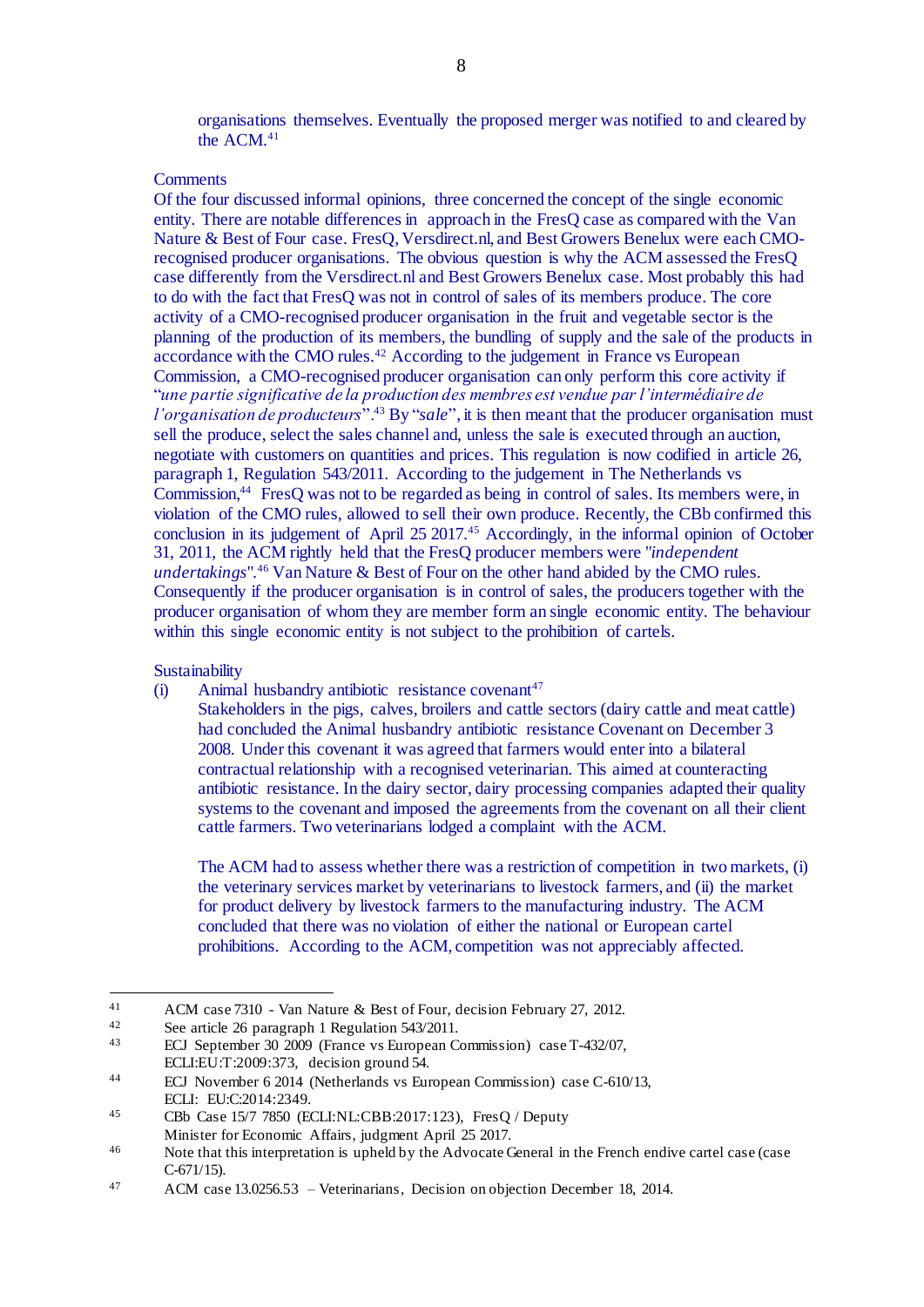Meanwhile, the contractual bilateral relationship between the cattle keeper and the veterinarian is prescribed by law. 48

(ii) Anaesthetised castration of  $pigs^{49}$ 

On November 29 2007 various branch organisations in the pigmeat sector, issued the so called "*Declaration of Noordwijk*".<sup>50</sup> The aim was to end the non-anaesthetised castration of pigs by the end of 2015. For the transitional period, a system was created which would eventually bring about a situation whereby no fresh pork meat from non-anaesthetised castrated pigs could be purchased via supermarkets affiliated with the Centraal Bureau Levensmiddelenhandel (Central Grocery Bureau). The branch organisations asked the ACM to analyse the system they set up.

Two elements of the system were relevant from a competition law point of view. First, a fund managed by slaughterhouses would be set up from which participating pig farmers could receive a one-time contribution for the purchase of anaesthetic equipment. The fund would be filled with a surcharge of EUR 0.03 per kilogram of pork meat (about 1% of the purchasing price) paid by the supermarkets during the start-up period. Secondly, supermarkets would not buy pork meat from non-anaesthetised castrated pigs.

Because of the limited duration for which the compensation fund would be set up and the (very) low level of surcharge that supermarkets would have to pay per kilogram of fresh pork meat purchased, the ACM came to the conclusion that there was no indication that the system created by the branch organisations would manifestly lead to anti-competitive effects within the meaning of the Dutch prohibition of cartels. The ACM made one provision. The slaughterhouses would at all times have to retain freedom of choice to sell meat from both anaesthetised and non-anaesthetised castrated pigs.

#### (iii) Chicken of Tomorrow<sup>51</sup>

Under the Chicken of Tomorrow initiative, supermarkets, poultry farmers, and broiler meat processors would only sell chicken meat produced under enhanced animal welfarefriendly conditions. Furthermore Dutch supermarkets would remove regular chicken meat from their shelves.

The ACM analysed the Chicken of Tomorrow initiative under both the national and European cartels prohibition. It assessed that consumers are prepared to pay more for animal-welfare and environmental improvements. They are, however, not prepared to pay for the measures of the Chicken of Tomorrow initiative. This led the ACM to the conclusion that consumers would not benefit from these arrangements. Hence the arrangements would restrict competition. Chris Fonteijn, Chairman of the Board of the ACM, declared: "*I do not believe that it is necessary to make joint arrangements about removing regular chicken meat from supermarket shelves*".

#### **Comments**

In recent years, the ACM has increasingly viewed sustainability initiatives from an economic angle. This has led to the ACM to reject some initiatives, with Chicken of Tomorrow being a prominent example. The ACM's recent approach to assessing sustainability initiatives caused

<sup>48</sup> 48 State Newspaper 2013 nr. 23390.

<sup>49</sup> ACM case 6455 - Verdoofd castreren van varkens, informal opinion Oktober 27 2008.<br>50 The decleration is available at: The declaration is available at: [http://www.lto.nl/media/default.aspx/emma/org/10819734/F1729599267%2fnoordwijk.pdf.\[](http://www.lto.nl/media/default.aspx/emma/org/10819734/F1729599267%2fnoordwijk.pdf)last

checked June 12, 2017]

<sup>51</sup> ACM analysis of the sustainability arrangements concerning the 'Chicken of Tomorrow' January 26 2015, available at: [https://www.acm.nl/en/publications/publication/13761/Industry-wide-arrangements](https://www.acm.nl/en/publications/publication/13761/Industry-wide-arrangements-for-the-so-called-Chicken-of-Tomorrow-restrict-competition/)[for-the-so-called-Chicken-of-Tomorrow-restrict-competition/.](https://www.acm.nl/en/publications/publication/13761/Industry-wide-arrangements-for-the-so-called-Chicken-of-Tomorrow-restrict-competition/) [last checked on June 11 2017]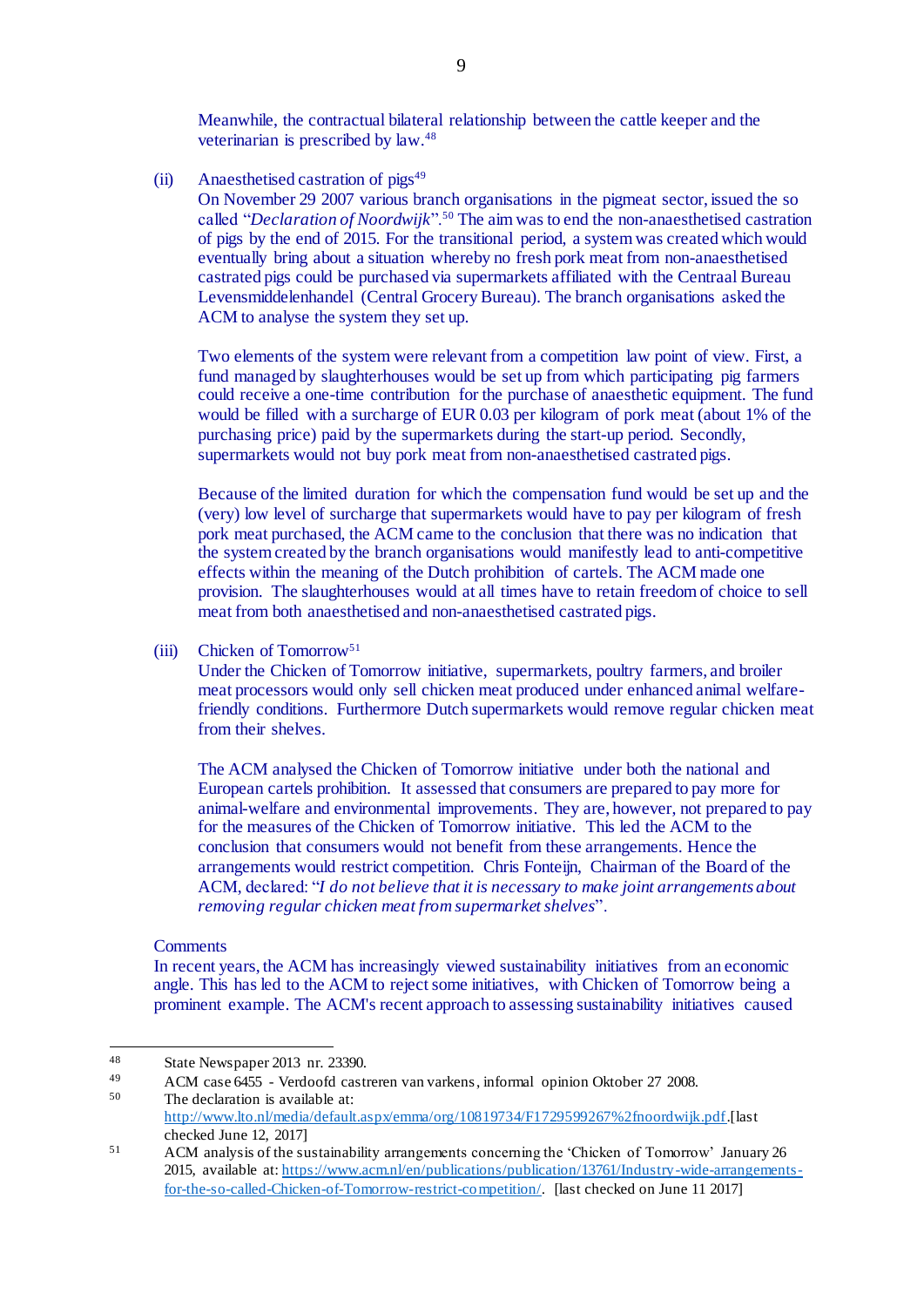indignation in Dutch society. The ACM was seen as an obstacle to genuine sustainability initiatives. This reaction persuaded the Dutch government decide to announce the introduction of special legislation is going to be introduced. <sup>52</sup> The aim is to create more room for sustainability initiatives without violating competition law. To this end, among others, a consultation was launched on May 15 2017. <sup>53</sup> However, the question is what room there is from a European competition law perspective to exempt national sustainability initiatives from the prohibition of cartels once the initiative affects the entire Dutch territory.<sup>54</sup>

### **1.5. Are there in your country legal provisions or a non-binding code of conduct on unfair trading practices in the food chain (for example with regard to the pricing of agricultural products) Would you consider it reasonable to regulate such unfair practices and if yes, what should be the content of such regulation?**

In the Netherlands there are no legal provisions on trading practices in the food chain, nor a non-binding code of conduct. There was however a pilot exercise with the so-called Code of conduct fair trade practices agrofood (Gedragscode eerlijke handelspraktijken agrofood).<sup>55</sup> According to the Minister for Economic Affairs this pilot exercise did not revealserious problems. No formal complaints were submitted and there were no clear indications of current issues of unfair commercial practices.<sup>56</sup>

## **2. EU anti-trust law**

**2.1. In your country how many producer organisations, associations of producer organisations and interbranch organisations have been recognised in accordance with Regulation (EU) No 1308/2013 (broken down by sectors, as appropriate)? Are there official statistics or a publicly accessible register on such recognised agricultural organisations?**

There is no official Dutch register where the CMO-recognised producer organisations, UPOs and interbranch organisations are listed.<sup>57</sup> However on the website of the Netherlands Enterprise Agency (Rijksdienst voor Ondernemend Nederland – RVO) thirteen entities can be identified that were recognised as a producer organisation on August 9 2016. What is noticeable is that the Producers Organisation Pig farming (Producenterganisatie Varkenshouderij – POV) is not listed, while it is recognised by the Minister for Economic Affairs as a producer organisation.<sup>58</sup> Thus, at the time of writing there are currently fourteen CMO-recognised producer organisations in the Netherlands: thirteen in the fruit and vegetable sector and one in the pig farming sector.

At the moment there is no recognised Dutch UPO. However, the Dutch recognised producer organisation Coöperatieve Royal Fruitmasters Group U.A. is member of the transnational UPO European Fruit Cooperation (EFC) recognised in Flanders.<sup>59</sup>

The consultation including the draft Act room for sustainability initiatives is available at: [https://www.internetconsultatie.nl/ruimte\\_voor\\_duurzaamheidsinitiatieven.](https://www.internetconsultatie.nl/ruimte_voor_duurzaamheidsinitiatieven) [last checked June 11 2017]

 $\overline{a}$ <sup>52</sup> Parliamentary Papers 30196 nr. 480.

<sup>54</sup> See: Letter European Commission February 26 2016 to the Dutch Ministery of Economic Affairs regarding the proposed sustainability policy document. Available at: <https://zoek.officielebekendmakingen.nl/blg-775505> [last checked June 23 2017].

<sup>55</sup> The text of this code of conduct is available at: [http://www.lto.nl/media/default.aspx/emma/org/10835128/Handleiding+Gedragscode+Eerlijke+Handel](http://www.lto.nl/media/default.aspx/emma/org/10835128/Handleiding+Gedragscode+Eerlijke+Handelspraktijken+Agrofood.pdf) [spraktijken+Agrofood.pdf.](http://www.lto.nl/media/default.aspx/emma/org/10835128/Handleiding+Gedragscode+Eerlijke+Handelspraktijken+Agrofood.pdf) [last checked June 13 2017]

<sup>&</sup>lt;sup>56</sup> Parliamentary Papers 28973 nr. 178.<br>57 Soo: http://www.ruo.pl/citos/dofault

<sup>57</sup> See: : [http://www.rvo.nl/sites/default/files/2016/08/Overzicht-erkende-producentenorganisaties.pdf.](http://www.rvo.nl/sites/default/files/2016/08/Overzicht-erkende-producentenorganisaties.pdf)  [last checked June 13 2017].

<sup>58</sup> Parliamentary Papers 33910 nr. 22 and 33910 nr. 22. The recognition decision is, as far as can be checked, not published.

<sup>59</sup> See:<http://www.efcfruit.com/nl> [last checked June 13 2017]. See also: J. Bijman en A. Saris in Support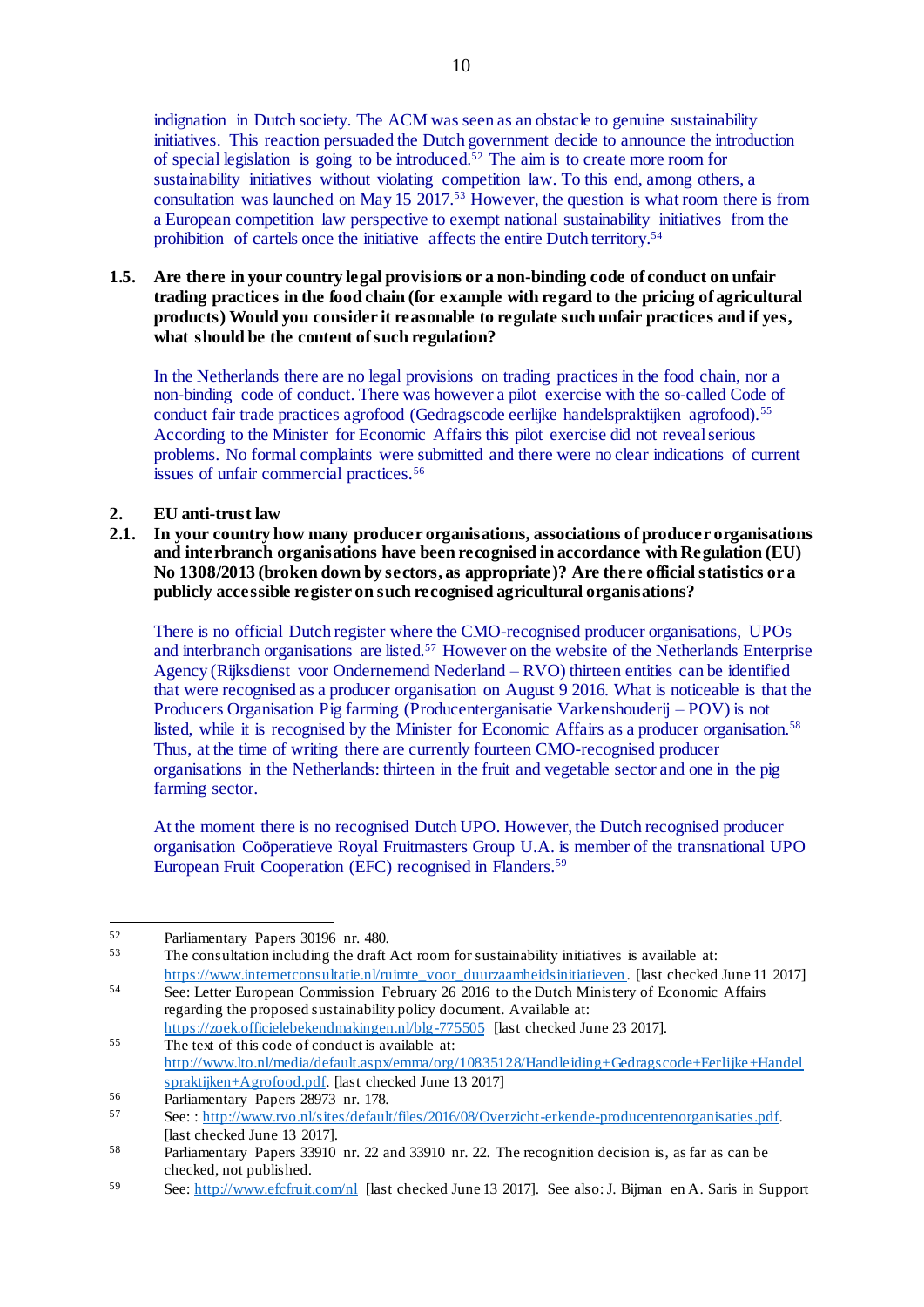The Vereniging ZuivelNL (dairy), the Stichting Organisatie Kalversector (calves), the Stichting OVUNED (eggs) and the Stichting PLUIMNED (poultry) are recognised as interbranch organisation as of 1 January 2015. <sup>60</sup> The recognitions of the Vereniging Brancheorganisatie Granen (cereals), Vereniging Brancheorganisatie Suiker (sugar) and the Vereniging Brancheorganisatie Aardappelen (potatoes) were more problematic, albeit these interbranch organisations have also been recognised. Finally in 2016 also the Vereniging G&F Nederland (fruit and vegetables) and the Brancheorganisatie Sierteeltproducten (non-edible horticultural product) were also recognised.<sup>61</sup> All in all, there are nine CMO-recognised interbranch organisations in the Netherlands, whilst as at February 22 2017 there were no requests for CMO-recognition of agricultural organisations pending.

### **2.2. Do you consider that agricultural organisations recognised in accordance with Regulation (EU) No 1308/2013 are only exempted from the prohibition of cartels under Article 101 TFEU or are they also exempted from any national prohibition of cartels? If they are not exempted from national prohibitions of cartels, does this pose a problem and if yes, how is this issue addressed by national law?**

The Dutch Competition Act contains a special provision such that European exemptions from the prohibition of cartels also have direct effect in the national Dutch legal order.<sup>62</sup> No special exemptions for recognised agricultural organisations exist. However these organisations can of course benefit from the national exemptions (provided the requisite conditions are met), the most notable exemption being the de minimis exemption. <sup>63</sup> There are in fact two alternative de minimis exemptions, of which the second can be especially relevant for the agricultural sector: the **Dutch** prohibition of cartels does not apply to agreements, decisions and concerted practices, if (i) the combined market share of the undertakings or associations of undertakings involved in the agreement, decision or concerted practice is not greater than 10 per cent on any of the relevant markets affected by the agreement, decision or concerted practice and (ii) the agreement, the decision or the concerted practice does not appreciably affect trade between Member States.

#### **2.3. Do you consider the quantitative ceilings in Articles 149, 169, 170 and 171 of Regulation (EU) No 1308/2013 to be reasonable? Are these provisions used in practice in the sense that the jointly managed volumes are actually reported as required in the said provisions?**

A producer organisation which in accordance with its articles of association aims to bundle and sell its members' products as provided for by article 152 of Regulation 1308/2013, does not act in breach of the prohibition of cartels. In this case the CMO rules are considered to have precedence over the competition rules.<sup>64</sup> Moreover, it should not be forgotten that under Regulation 1308/2013 producer organisations and UPOs can also be recognised if they hold a dominant position. Under Regulation 1234/2007, this was only possible if necessary in pursuance of the objectives of Article 33 of the TFEU.<sup>65</sup> In this respect, the provisions made for by articles 149, 169, 170 and 171 Regulation 1308/2013 are considered to be a limitation and certainly no extension from the prohibition of cartels.

In the Netherlands these provisions are not used.<sup>66</sup>

for Farmers' Cooperatives - Case Study Report European Fruit Co-operation (EFC), available at: <http://edepot.wur.nl/244999> [last checked June 13 2017].

 $\overline{a}$ 

<sup>60</sup> Parliamentary Papers 33910 nr. 22.

<sup>&</sup>lt;sup>61</sup> Parliamentary Papers 33910 nr. 26.<br><sup>62</sup> See: erticle 12 Dutch Compatition

See: article 12 Dutch Competition act.

 $63$  See: article 7 Dutch Competition act.<br> $64$  See: footnote  $33$ 

 $\begin{array}{r} 64 \text{} \end{array}$  See: footnote 33.

<sup>65</sup> See: articles 125b paragraph 1 under g and 125c under b Regulation 1234/2007.

 $66$  Study on agricultural interbranch organisations in the EU pag. 90. The study is available at: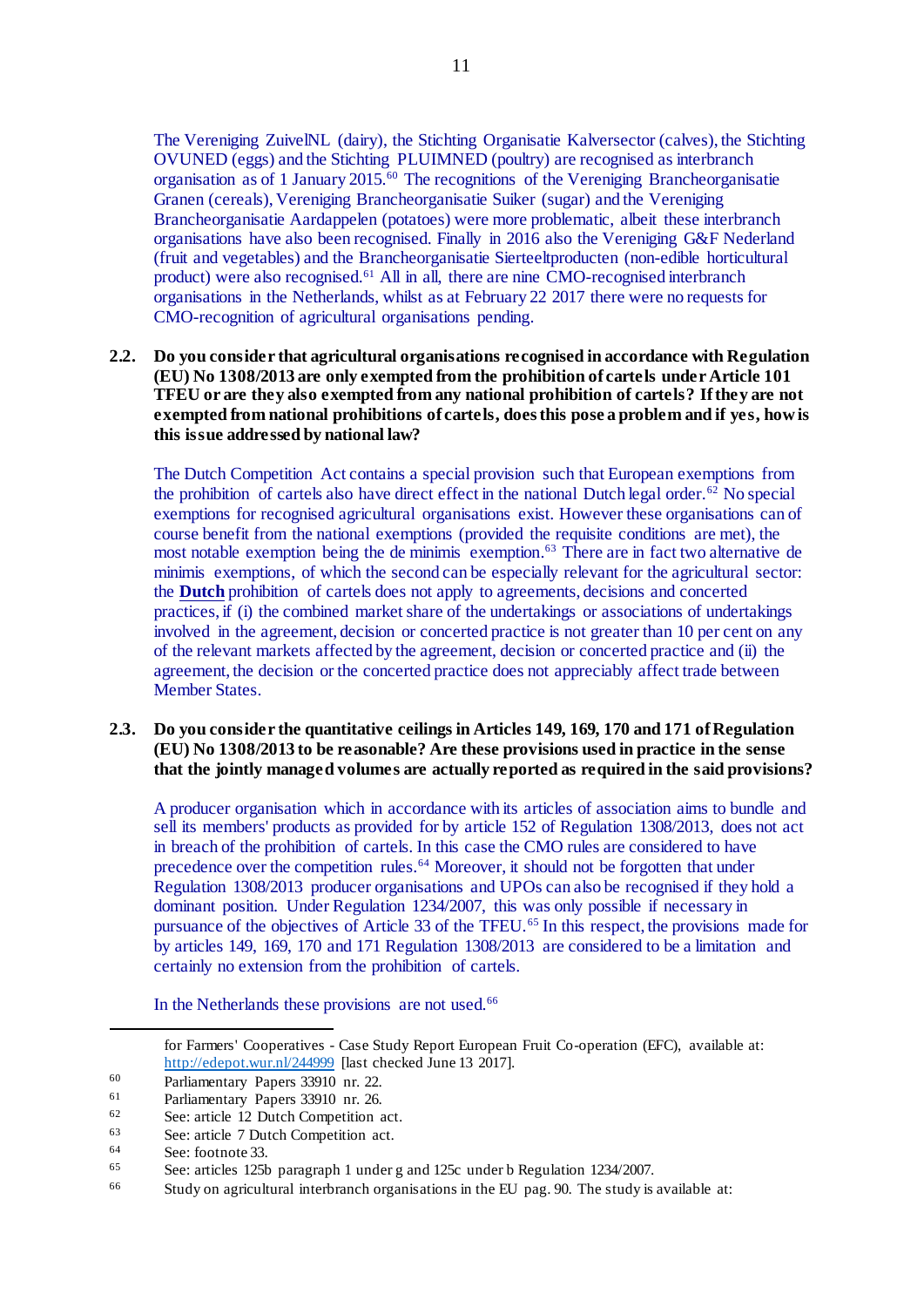### **2.4. What is your assessment of the specific time -limited exemptions of cartels in the dairy sector as provided for by Regulation (EU) No 2016/558 and by Regulation (EU) No 2016/559? Do you consider such exemptions to be an appropriate instrument for dealing with market crises?**

ZuivelNL confirmed that this time-limited exemption was not used. However, consideration was given to using the exemption in the context of the phosphate plan.<sup>67</sup> Eventually, an exemption was not required, because the intended phosphate reduction was to be achieved by national legislation.

It is also a question of whether it is an appropriate instrument. In general, production is planed quite far ahead. After this planning phase production cannot be stopped. Plants keep growing. We are not dealing with a factory where a production unit can be temporarily shut down.

### **2.5. Is there exercise in your country of the option to make decisions of recognised agricultural organisations extended to non-members and to provide for obligatory contributions of non-members to the financing of agricultural organisations (Articles 164 and 165 of Regulation (EU) No 1308/2013)? Do you consider this instrument to be reasonable and fit for application in practice?**

The extension of rules of and the obligatory contributions of non-members to the financing of recognised agricultural organisations is governed by the Regulation on producer and interbranch organisations (Regeling producenten en brancheorganisaties). It should be noted, however, that the rules of producer organisations and UPOs in the fruit and vegetable sector are excluded. For this purpose, the Regulation implementing CMO fruit and vegetables (Regeling uitvoering GMO groenten en fruit) applies. However, the latter regulation does not provide for the extension of the rules of producer organisations and UPOs in the fruit and vegetables sector nor for obligatory contributions to these organisations.

In April 2016, the Minister for Economic Affairs accepted requests from the Cereals, Sugar and Potatoes interbranch organisations with regard to the extension of research activities in the context of the Joint Research and Innovation Program and the related obligation to pay financial contributions, as well as a registration obligation for non-affiliated producers. <sup>68</sup> In November 2016 the Dutch government wanted the dairy sector itself to take measures to reduce phosphate production.<sup>69</sup> This was necessary to maintain the so-called derogation.<sup>70</sup> One of the measures that should be taken in this context was the reduction of livestock. Interbranch organisations in the sector would draw up measures for this purpose. These measures would then be extended to non-affiliated farmers so they also could be forced to reduce their livestock. Eventually, this plan was abandoned, as the lead-time would be too long.<sup>71</sup> This is not convincing argument; in light of the BIDS judgement,<sup>72</sup> it cannot be ruled out that these measures would be contrary to the prohibition of cartels. If applicable the measures would not be extendable. At this moment one request for extension of rules of the Brancheorganisatie Sierteeltproducten is pending. In addition, the Ministry of Economic Affairs is conducting consultations with the Stichting

[https://ec.europa.eu/agriculture/external-studies/2016-interbranch-organisations\\_nl.](https://ec.europa.eu/agriculture/external-studies/2016-interbranch-organisations_nl) [last checked June 14 2017]

 $\overline{a}$ 

<sup>67</sup> See: the answer to question 2.5.

<sup>68</sup> Communication from the Minister for Economic Affairs regarding decisions pursuant to Article 5:2 of the Regulation on producer and interbranch organisations of April 29 2016, State Newspaper 2016 Nr. 23394.

<sup>69</sup> Parliamentary Papers 34532 nr. B, pag. 2-3.<br>70 OI EU 2014 L 148

 $\frac{70}{71}$  OJ EU 2014, L 148.

<sup>71</sup> Parliamentary Papers 34532 nr. 98.<br>
ECL Neuember 20, 2009, CEUS), see

<sup>72</sup> ECJ November 20 2008 (BIDS) case C-209/07, ECLI:U:2008:643, decision ground 34.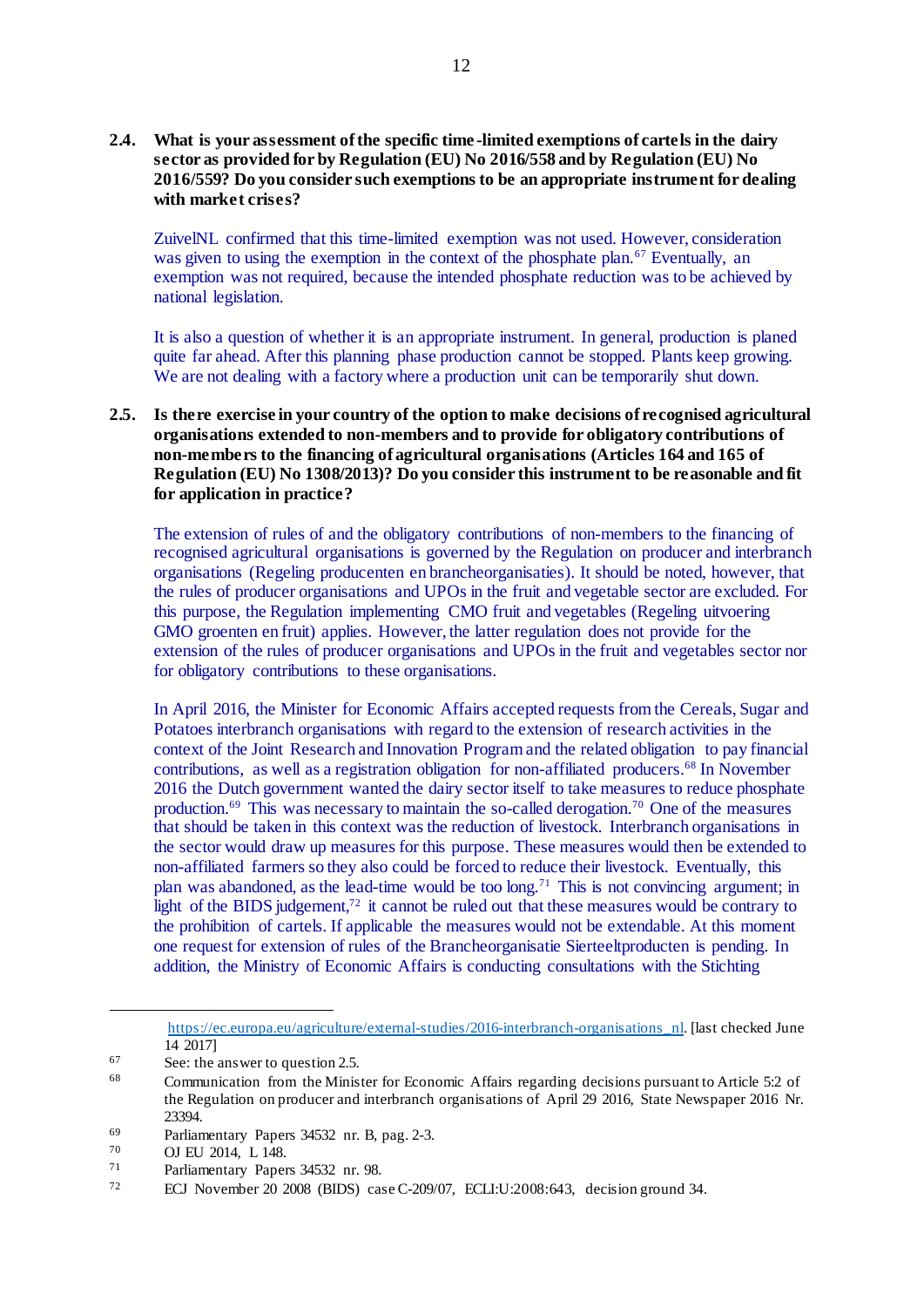PLUIMNED, Stichting OVONED and the Stichting Brancheorganisatie Kalveren about the binding of rules regarding studies on animal diseases / animal health and antibiotics.

It should be noted that the extension of the rules of and obligatory contributions of nonmembers to the financing of recognised agricultural organisations is a rather new phenomena in the Netherlands. Until 2014 we had product boards (productschappen). Product boards were public governing bodies fulfilling various tasks. Within the framework of these tasks, they could establish general rules and impose charges. These rules and charges were binding for every undertaking active in the relevant sector. With the dissolution of product boards there is a growing interest in the possibility to extend rules from and impose obligatory contributions of non-affiliated farmers to the financing of recognised agricultural organisations.

The extension of the rules of CMO-recognised agricultural organisations is in itself a good means of implementing sector-wide measures. However, the above-mentioned plan to reduce phosphate production shows that space is limited as soon as competition law is involved. In addition, it has proved difficult to collect obligatory financial contributions from non-affiliated farmers. The privacy rules prevent the government from exchanging personal data with agricultural organisations that have to collect the obligatory contribution.<sup>73</sup>

**2.6. Should, in addition to recognised agricultural organisations, agricultural cooperatives and other agricultural groupings also enjoy privileges under anti-trust law? If yes, do you consider the provisions in the second subparagraph of Article 209(1) of Regulation (EU) No 1308/2013 to be sufficient?**

It should be noted that article 209 Regulation 1308/2013 already has a very broad scope. In addition to CMO-recognised producer organisations and UPOs, non-recognised "*farmers' associations, or associations of such associations*" can also benefit from the second exemption. The problem is rather that it is quite difficult to meet the conditions for this exemption.

### **2.7. What is the understanding in your country of the meaning of the provision in relation to charge an identical price in the third subparagraph of 209(1) of Regulation (EU) No 1308/2013 and do you see a need for further clarification?**

It should be observed that when the wording of article 209 paragraph 1 Regulation 1308/2013 is compared with the wording of article 176 paragraph 1 subparagraph 2 Regulation 1234/2007, one can see that the Dutch text differs. When subsequently different language versions are compared, the differences are even greater.

|         | <b>Regulation 1234/2007</b>             | <b>Regulation 1308/2013</b>             |
|---------|-----------------------------------------|-----------------------------------------|
| Dutch   | zonder de verplichting in te houden een | die de verplichting inhouden identieke  |
|         | <b>bepaalde prijs</b> toe te passen     | <i>prijzen toe te passen</i>            |
| English | under which there is no obligation to   | which entail an obligation to charge an |
|         | charge <b>identical prices</b>          | <i>identical price</i>                  |
| French  | sans comporter l'obligation de          | qui comportent une obligation de        |
|         | pratiquer un prix déterminé             | pratiquer un prix déterminé             |
| German  | soweit sie ohne Preisbindung            | die zu einer Preisbindung verpflichten  |

In Regulation 1308/2013 the Dutch version seems to be aligned to the English version. The question is whether this was intended. It is very well possible that it is merely a matter of translation. In Regulation 1234/2007 the concept of "*bepaalde prijs*" in the Dutch version looks to be the translation of "*prix déterminé*" in the French version.<sup>74</sup> The latter concept is upheld in

<sup>73</sup> <sup>73</sup> Parliamentary Papers 33910 nr. 26.

<sup>74</sup> The concept of "*bepaalde prijs*" can be translated in English as a "*determent price*" but also as a "*particular price*".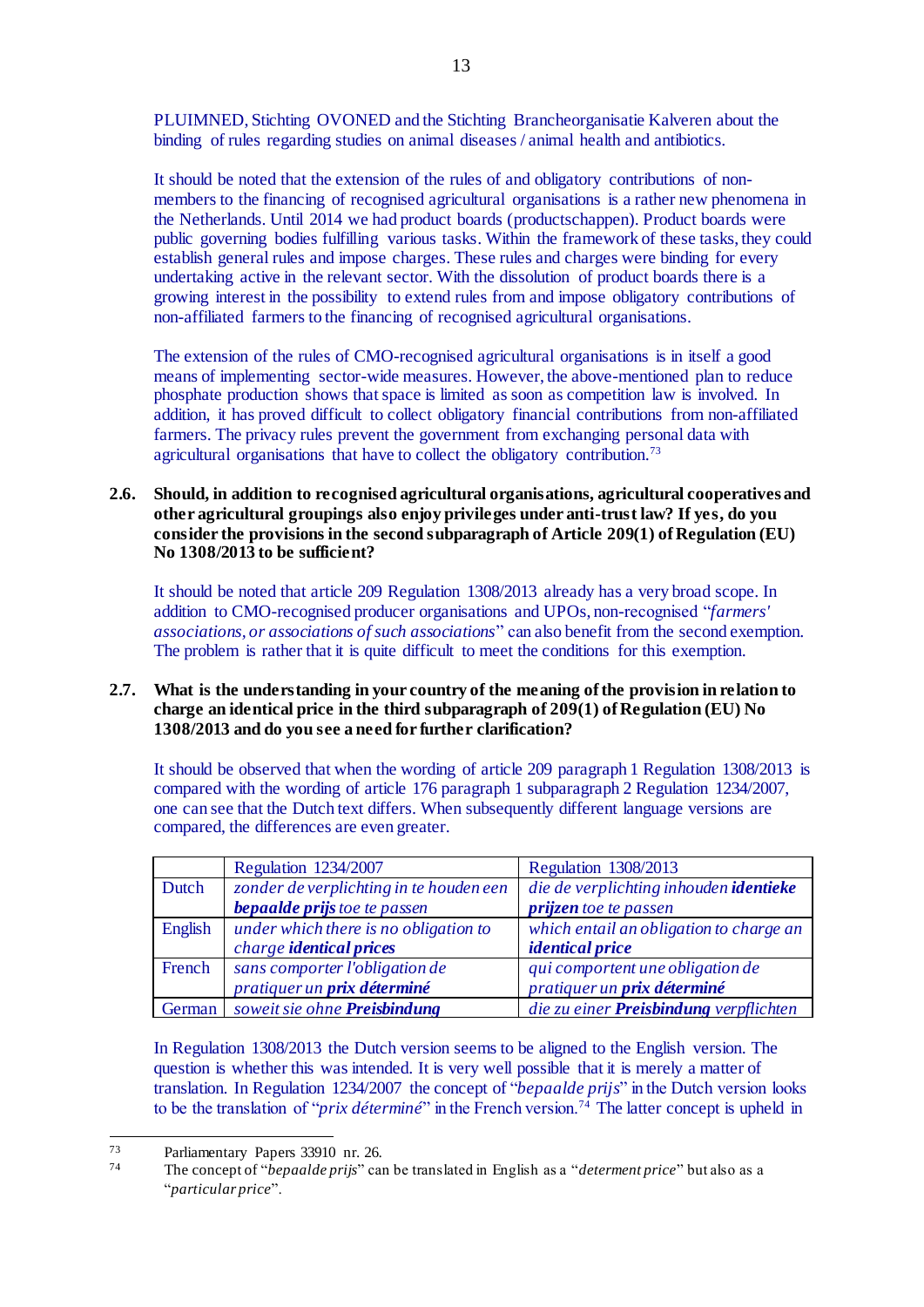the French version of Regulation 1308/2013. Clarification of the concept itself would be helpful.

In the manual concerning the competition rules in the agricultural sector issued by deputy Minister for Economic Affairs in 2015, <sup>75</sup> it is not explained how the concept of "*identieke prijzen*" in Regulation 1308/2013 should be interpreted. Instead, reference is made to an unnamed ACM decision in which the ACM supposedly ruled that the tuning of daily and weekly prices by a non-recognised organisation constituted an obligation to apply a "*bepaalde prijs*". One can see that the concept of "*bepaalde prijs*" is being used as a synonym for "*identieke prijs*". To date there is no Dutch case law regarding the application of article 209 paragraph 1 Regulation 1308/2013, so we do not yet know whether the deputy Minister's implicit interpretation is correct.

When looking at the case law regarding article 176 paragraph 1 subparagraph 2 Regulation 1234/2007, it can be observed that the obligation to apply a "*bepaalde prijs*" is assumed quite readily. An example of this is the interim judgement of the District Court of Rotterdam in the Bell Pepper case. The District Court ruled that in the Oude Littikhuis judgment the European Court of Justice has given a broad indication of the obligation to apply a "*bepaalde prijs*", by assessing whether the agreements and conduct in question "*do not cover prices but concern rather the production or sale of agricultural products or the use of joint facilities for the storage, treatment or processing of such products*".<sup>76</sup> From this it follows that it is only important "*whether the agreements relate to the prices of bell peppers…*" 77

This rather broad interpretation is mirrored by the ACM decision in the Silverskin Onions case. In the context of the aforementioned decision ground from the Oude Luttikhuis judgement, the ACM considered that the exchange of information on prices to be charged can be regarded as an obligation to apply a "*bepaalde prijs*".<sup>78</sup> Most probably this was the unnamed ACM decision the deputy Minister for Economic Affairs referred to in the manual mentioned above.

Assuming that the case law regarding article 176 Regulation paragraph 1 subparagraph 2 1234/2007 is also relevant for the application of article 209 of Regulation 1308/2013, it is considered that the very broad interpretation of the obligation to apply "*identieke prijzen*" makes it almost impossible to meet the conditions of the exemption in question. In view of this, it will be useful to get clarity as to what room there actually is.

### **2.8. What is the understanding in your country of the meaning of the provision in relation to the exclusion of competition in the third subparagraph of 209(1) of Regulation (EU) No 1308/2013 and do you see a need for further clarification?**

As mentioned above, there is no Dutch case law regarding the application of article 209 paragraph 1 Regulation 1308/2013. With regard to the concept of "*exclusion of competition*" the case law regarding the application of article 176 paragraph 1 subparagraph 2 Regulation 1234/2007 is rather opaque. A striking exception is the ACM decision in the Silverskin Onions case. Here the ACM concluded that during the entire term of the agreement competition was "*seriously reduced*". The fact that the undertakings concerned had a 70% market share in the European silverskin onions market was considered to be important by the ACM because it

<sup>75</sup> See: footnote 6.

<sup>76</sup> ECJ December 12 1995 (Oude Luttikhuis) C-399/93

<sup>(</sup>ECLI:NL:RBROT:2014:4689) decision ground 27.

<sup>77</sup> District Court of Rotterdam June 12 2014 Case 13/247, 13/248, 13/249, 13/250, 13/251, 13/252, 13/5771, 13/5772, 13/5774 (ECLI:NL:RBROT:2014:4689) decision ground 10.13. Because of the settlement, the CBb has not had an opportunity to comment on this interpretation.

<sup>78</sup> ACM case 6964 – Zilveruien, decision May 25 2012, paragraph 227. In appeal, the District Court of Rotterdam nor the CBb commented on this aspect.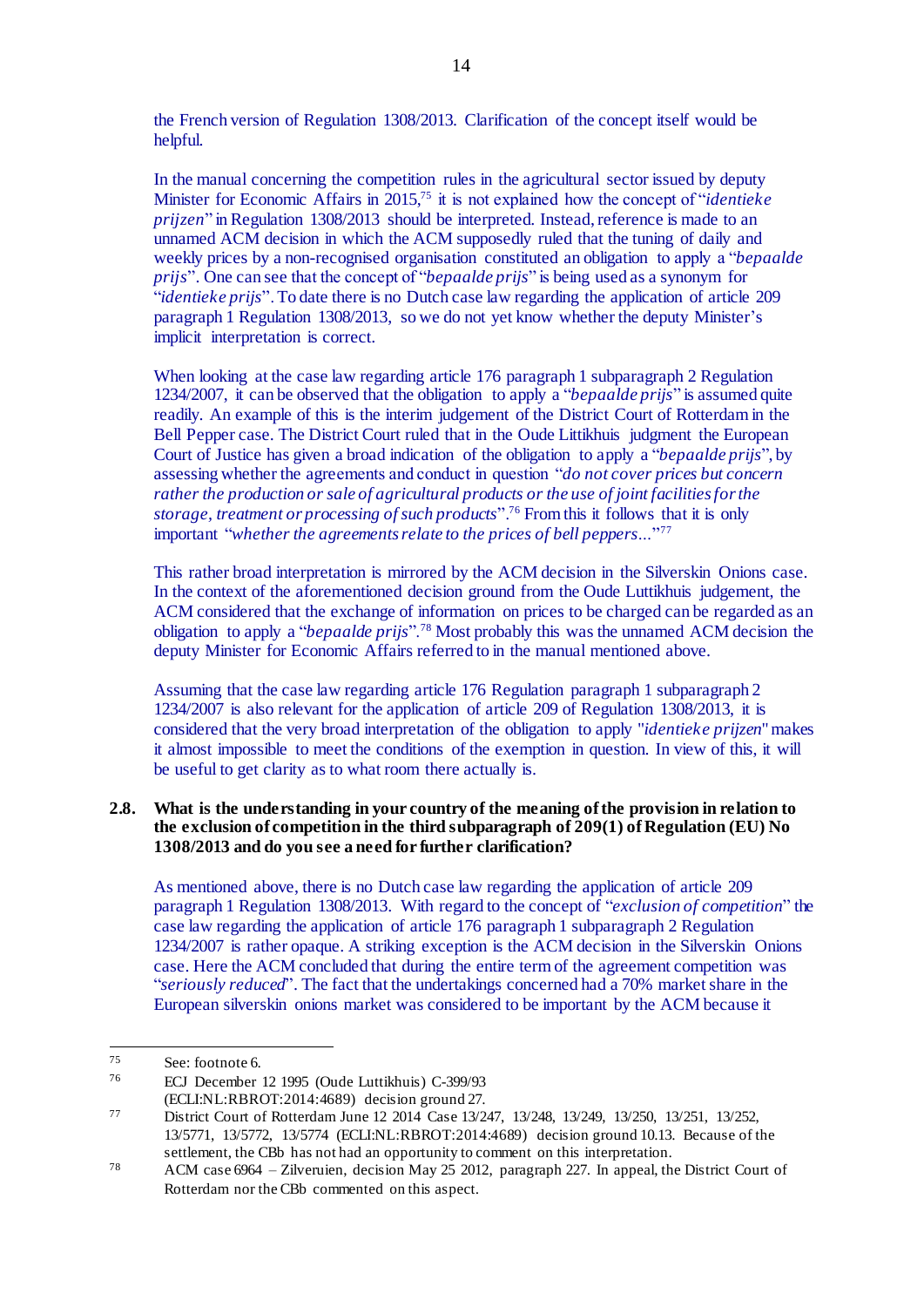showed that the "*exclusion of competition*" by the undertakings involved, major players in the European market, could have a "*proper effect*". <sup>79</sup> This implies that a "*reduction of competition*" is considered synonymous with "*exclusion from competition*" provided that competition is "*seriously reduced*". Again, this interpretation is very broad. For day-to-day practice, it would be rather helpful if the present concept could be more clearly defined.

Furthermore, it should be noted that Dutch case law shows that the third condition, not endangering the goals of the CAP, is also hard to meet. A good example is again the Silverskin Onions case. The CBb ruled that the sown area agreements in which silverskin producers engaged in endangered the objective to ensure that supplies reach consumers at reasonable prices. 80

### **2.9. Is the option to regulate contractual relations (Articles 148 and 168 of Regulation (EU) No 1308/2013) used in your country? If yes, which agricultural products are subject to such regulation? Do you consider this instrument to be useful?**

To this date this option is not used in the Netherland.

*For reports from non-EU countries: Should there be instruments or regulation in your country comparable to those mentioned in section 2 of this questionnaire? Please answer the questions mutatis mutandis.*

## **3. General questions**

**3.1. Has in the last decade a public discussion taken place in your country regarding the question as to whether the legal position of agriculture in the marketing chain should be strengthened? If yes, what was or is the content of this discussion? Did it lead to reforms or reform proposals?**

On May 24, 2016, the Dutch Lower House adopted a motion by Kamerlid Van Gerven.<sup>81</sup> In this motion, the Dutch government was invited to consult with the ACM on how to detect and combat abuse of purchasing power (monopsony) by supermarkets. This did not however lead to reforms or reform proposals. The Dutch government assumed that there was no evidence of serious problems.<sup>82</sup> The ACM for its part takes the stance that there is no need for intervention if the benefits of any such arrangements are passed on to consumers.<sup>83</sup>

## **3.2. When you look at your national agricultural competition law or EU agricultural competition law as a whole, do you consider that there is a need for reform? If yes, which points should the reform concentrate on?**

With the exception of the scope of the recognition of producer organisations, it is not so much the question of whether EU agricultural competition law should be reformed. There is, rather, a pressing need for clarity and up-front legal certainty.

# Scope of recognition

Only in the fruit and vegetable sector can a producer organisation be recognised for one more specific products. In the other sectors the recognition covers the entire sector.<sup>84</sup> Some sectors

<sup>79</sup> Decision ACM Ma5 25 2012, paragraph 228. See: footnote 17. In appeal, the District Court of Rotterdam nor the CBb commented on this aspect.

 $80$  CBb March 24 2016 decision ground 4.5.4. See: footnote 16.

See: footnote 7.

 $\begin{array}{c}\n 82 \\
 83\n \end{array}$  See: footnote 8.

<sup>83</sup> ACM Vision Paper Purchasing Power (2004) and speech by Henk Don board member of the ACM October 6 2011.

<sup>84</sup> See: article 159 in combination with article 152 paragraph 1 subsection a Regulation 1308/2013.